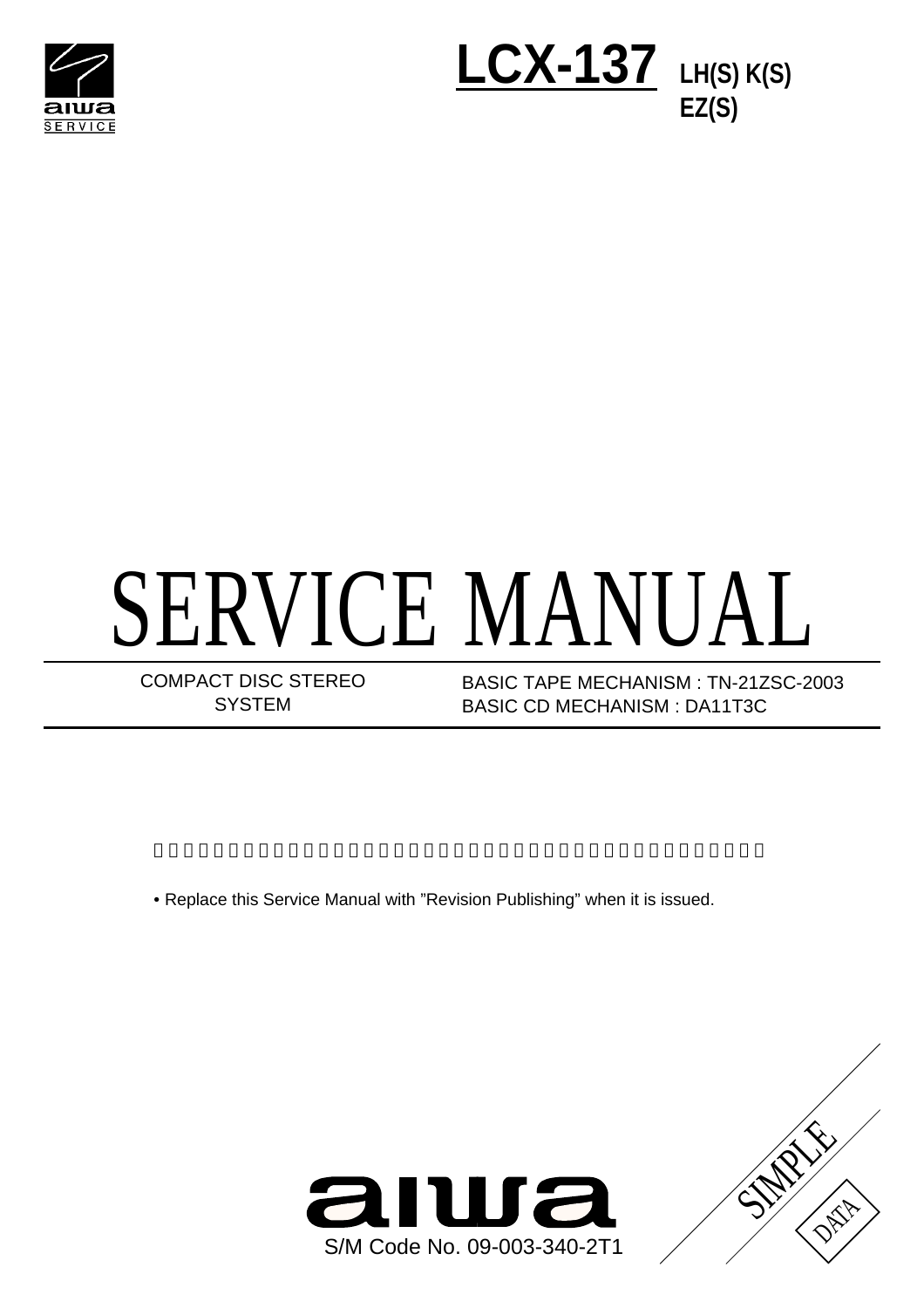|                                      | REF. NO. PART NO. | KANRI<br>NO.                                                                                                                   | <b>DESCRIPTION</b>                                                                                                      |                                      | REF. NO. PART NO. | KANRI<br>NO.                                                                                                           | <b>DESCRIPTION</b>                                                                                             |
|--------------------------------------|-------------------|--------------------------------------------------------------------------------------------------------------------------------|-------------------------------------------------------------------------------------------------------------------------|--------------------------------------|-------------------|------------------------------------------------------------------------------------------------------------------------|----------------------------------------------------------------------------------------------------------------|
| IC                                   |                   | $87 - A20 - 734 - 010$<br>$87 - A21 - 443 - 040$                                                                               | IC, TDA2007A<br>C-IC, M62495AFP                                                                                         | C118<br>C119<br>C120<br>C122         |                   | $87 - 010 - 263 - 080$<br>87-010-197-080<br>87-010-401-080<br>87-010-213-080                                           | CAP, ELECT 100-10V<br>CAP, CHIP 0.01 DM<br>CAP, ELECT 1-50V<br>$C-CAP$ , $S$ 0.015-50 B                        |
|                                      |                   | 8A-CLB-602-010<br>87-A21-245-010<br>87-A21-145-040<br>$87 - A20 - 446 - 010$<br>$87 - A20 - 459 - 010$                         | IC, LC867240A-5P15<br>IC, RPM6938-V4<br>$C-IC$ , BA4560F-E2<br>C-IC, LA9241ML<br>C-IC, LC78622ED                        | C123<br>C124<br>C126<br>C127<br>C132 |                   | 87-010-404-080<br>87-010-402-080<br>$87 - 010 - 408 - 080$<br>87-010-248-080<br>87-010-237-080                         | CAP, ELECT 4.7-50V<br>CAP, ELECT 2.2-50V<br>CAP, ELECT 47-50V<br>CAP, ELECT 220-10V<br>CAP, ELECT 1000-16V     |
|                                      |                   | 87-A21-093-010<br>87-070-127-110<br>87-A20-913-010                                                                             | IC, LA6541D<br>IC, LC72131 D<br>IC, LA1837NL                                                                            | C136<br>C137<br>C138<br>C139         |                   | 87-010-197-080<br>87-010-197-080<br>87-010-197-080<br>87-010-197-080                                                   | CAP, CHIP 0.01 DM<br>CAP, CHIP 0.01 DM<br>CAP, CHIP 0.01 DM<br>CAP, CHIP 0.01 DM                               |
| TRANSISTOR                           |                   |                                                                                                                                |                                                                                                                         | C143                                 |                   | 87-010-401-080                                                                                                         | CAP, ELECT 1-50V                                                                                               |
|                                      |                   | $87 - 026 - 610 - 080$<br>89-213-702-010<br>87-A30-185-010<br>$87 - 026 - 313 - 080$<br>$87 - 026 - 237 - 080$                 | TR, KTC3198GR<br>TR, 2SB1370 (1.8W)<br>TR, 2SD1381FQR<br>TR, DTC343TS<br>CHIP-TR, DTC124XK                              | C144<br>C147<br>C148<br>C149<br>C150 |                   | 87-010-401-080<br>87-010-190-080<br>87-010-190-080<br>87-010-190-080<br>$87 - 010 - 263 - 080$                         | CAP, ELECT 1-50V<br>S CHIP F 0.01<br>S CHIP F 0.01<br>S CHIP F 0.01<br>CAP, ELECT 100-10V                      |
|                                      |                   | $87 - 026 - 223 - 080$<br>$89 - 320 - 011 - 080$<br>87-CD7-603-080<br>89-318-154-080<br>$87 - 026 - 291 - 080$                 | TR, DTC143TK<br>TR, 2SC2001 (15W)<br>TR, SS8050 <ks, ezs=""><br/>TR, 2SC1815 (0.4W)<br/>TR, DTC124XS</ks,>              | C151<br>C152<br>C153<br>C154<br>C155 |                   | 87-010-263-080<br>87-010-182-080<br>87-010-166-080<br>87-010-545-080<br>87-010-545-080                                 | CAP, ELECT 100-10V<br>C-CAP, S 2200P-50 B<br>C-CAP, S 100P-50 SL<br>CAP, ELECT 0.22-50V<br>CAP, ELECT 0.22-50V |
|                                      |                   | 89-112-965-080<br>$87 - A30 - 227 - 080$<br>$87 - 026 - 463 - 080$<br>$87 - 026 - 239 - 080$<br>$87 - 026 - 210 - 080$         | TR, 2SA1296 (0.75W)<br>TR, 2SB1010Q<br>TR, 2SA933S (0.3W)<br>TR, DTC114TK (0.2W)<br>CHIP-TR, DTC144EK                   | C157<br>C158<br>C159<br>C161<br>C162 |                   | $87 - 010 - 404 - 080$<br>87-010-545-080<br>87-010-545-080<br>$87 - 010 - 404 - 080$<br>$87 - 010 - 405 - 080$         | CAP, ELECT 4.7-50V<br>CAP, ELECT 0.22-50V<br>CAP, ELECT 0.22-50V<br>CAP, ELECT 4.7-50V<br>CAP, ELECT 10-50V    |
|                                      |                   | 87-A30-196-080<br>$89 - 327 - 143 - 080$<br>87-A30-072-080<br>$89 - 505 - 434 - 540$                                           | TR, 2SC4115SRS<br>TR, 2SC2714 (0.1W)<br>C-TR, RT1P 144C<br>$C-$ FET, $2SK543$<br>$(4/5)$ < KS, EZS >                    | C163<br>C164<br>C165<br>C166<br>C167 |                   | $87 - 010 - 405 - 080$<br>87-010-405-080<br>$87 - 010 - 405 - 080$<br>87-010-404-080<br>$87 - 010 - 404 - 080$         | CAP, ELECT 10-50V<br>CAP, ELECT 10-50V<br>CAP, ELECT 10-50V<br>CAP, ELECT 4.7-50V<br>CAP, ELECT 4.7-50V        |
|                                      |                   | $87 - A30 - 257 - 080$                                                                                                         | C-TR, 2SD1306E <ks, ezs=""></ks,>                                                                                       | C169                                 |                   | 87-010-197-080                                                                                                         | CAP, CHIP 0.01DM                                                                                               |
|                                      |                   | $87 - A30 - 074 - 080$                                                                                                         | C-TR, RT1P<br>141C <ks, ezs=""></ks,>                                                                                   | C170                                 |                   | 87-010-197-080                                                                                                         | <ks,ezs><br/>CAP, CHIP 0.01 DM<br/><math>&lt;</math>KS, EZS&gt;</ks,ezs>                                       |
| <b>DIODE</b>                         |                   |                                                                                                                                |                                                                                                                         | C171<br>C175<br>C301                 |                   | 87-010-404-080<br>87-010-237-080<br>$87 - 010 - 322 - 080$                                                             | CAP, ELECT 4.7-50V<br>CAP, ELECT 1000-16V<br>$C-CAP$ , S $100P-50$ CH                                          |
|                                      |                   | $87 - 020 - 465 - 080$<br>$87 - A40 - 393 - 090$<br>$87 - 070 - 334 - 080$<br>87-017-932-080<br>$87 - A40 - 347 - 080$         | DIODE, 1SS133 (110MA)<br>DIODE, 1N5402GW (F20)<br>ZENER, MTZJ10B<br>ZENER, MTJ6.2B<br>ZENER, MTZJ2.2B                   | C302<br>C304<br>C306<br>C307<br>C308 |                   | 87-015-951-080<br>$87 - 010 - 406 - 080$<br>$87 - 010 - 405 - 080$<br>$87 - 010 - 248 - 080$<br>87-010-405-080         | CAP, E 1-50 LL<br>CAP, ELECT 22-50<br>CAP, ELECT 10-50V<br>CAP, ELECT 220-10V<br>CAP, ELECT 10-50V             |
|                                      |                   | $87 - 070 - 136 - 080$<br>$87 - 020 - 027 - 080$<br>$87 - 027 - 825 - 080$<br>$87 - A40 - 291 - 080$<br>$87 - A40 - 234 - 080$ | ZENER, MTZJ5.1B<br>CHIP-DIODE 1SS184<br>ZENER, HZ9A3L<br>DIODE, 1N4148 (CPT)<br>ZENER, MTZJ5.6A<br>$<$ KS, EZS>         | C309<br>C311<br>C312<br>C314<br>C315 |                   | $87 - 010 - 322 - 080$<br>$87 - 010 - 406 - 080$<br>87-015-951-080<br>$87 - 010 - 426 - 080$<br>$87 - 010 - 404 - 080$ | C-CAP, S 100P-50 CH<br>CAP, ELECT 22-50<br>CAP, E 1-50 LL<br>C-CAP, S 0.012-25 B<br>CAP, ELECT 4.7-50V         |
|                                      |                   | $87 - A40 - 270 - 080$                                                                                                         | C-DIODE, MC2838<br>$<$ KS, EZS>                                                                                         | C316<br>C319<br>C320                 |                   | $87 - 010 - 404 - 080$<br>$87 - 010 - 426 - 080$<br>87-010-197-080                                                     | CAP, ELECT 4.7-50V<br>C-CAP, S 0.012-25 B<br>CAP, CHIP 0.01 DM                                                 |
| MAIN C.B                             |                   |                                                                                                                                |                                                                                                                         | C322<br>C325                         |                   | 87-010-112-080<br>87-010-178-080                                                                                       | $<$ KS, EZS><br>CAP, ELECT 100-16V<br>CHIP CAP 1000P                                                           |
| C101<br>C102<br>C103<br>C104<br>C105 |                   | 87-010-190-080<br>87-010-190-080<br>87-010-190-080<br>$87 - 010 - 404 - 080$<br>$87 - 010 - 403 - 080$                         | S CHIP F 0.01<br>S CHIP F 0.01<br>S CHIP F 0.01<br>CAP, ELECT 4.7-50V<br>CAP, ELECT 3.3-50V                             | C326<br>C327<br>C329<br>C330<br>C701 |                   | 87-010-178-080<br>87-010-178-080<br>87-015-695-080<br>87-012-140-080<br>87-010-381-080                                 | CHIP CAP 1000P<br>CHIP CAP 1000P<br>CAP, E 1-50 7L<br>CAP 470P <ks, ezs=""><br/>CAP, ELECT 330-16V</ks,>       |
| C106<br>C107<br>C108<br>C109<br>C110 |                   | 87-010-192-080<br>87-010-192-080<br>87-010-192-080<br>87-010-192-080<br>87-010-190-080                                         | $C-CAP$ , $S$ 0.022-50 $F$<br>C-CAP, S 0.022-50 F<br>C-CAP, S 0.022-50 F<br>$C-CAP$ , $S$ 0.022-50 $F$<br>S CHIP F 0.01 | C702<br>C703<br>C704<br>C709<br>C711 |                   | $87 - 010 - 404 - 080$<br>87-012-286-080<br>87-012-286-080<br>87-012-195-080<br>$87 - 010 - 263 - 080$                 | CAP, ELECT 4.7-50V<br>CAP, U 0.01-25<br>CAP, U 0.01-25<br>C-CAP, U 100P-50CH<br>CAP, ELECT 100-10V             |
| C111<br>C112<br>C113<br>C114         |                   | $87 - 016 - 658 - 090$<br>87-012-140-080<br>87-010-190-080<br>$87 - 010 - 408 - 080$                                           | CAP, E 4700-35 SMG<br>CAP 470P<br>S CHIP F 0.01<br>CAP, ELECT 47-50V                                                    | C712<br>C713                         |                   | 87-010-196-080<br>87-012-286-080                                                                                       | CHIP CAPACITOR, 0.1-25<br>CAP, U 0.01-25<br>$<$ $KS$ , $EZS$                                                   |
| C115<br>C116                         |                   | 87-010-112-080<br>87-010-101-080                                                                                               | CAP, ELECT 100-16V<br>CAP, ELECT 220-16                                                                                 | C714<br>C715                         |                   | 87-012-286-080<br>87-012-195-080                                                                                       | CAP, U 0.01-25<br>C-CAP, U 100P-50CH<br><ks,ezs></ks,ezs>                                                      |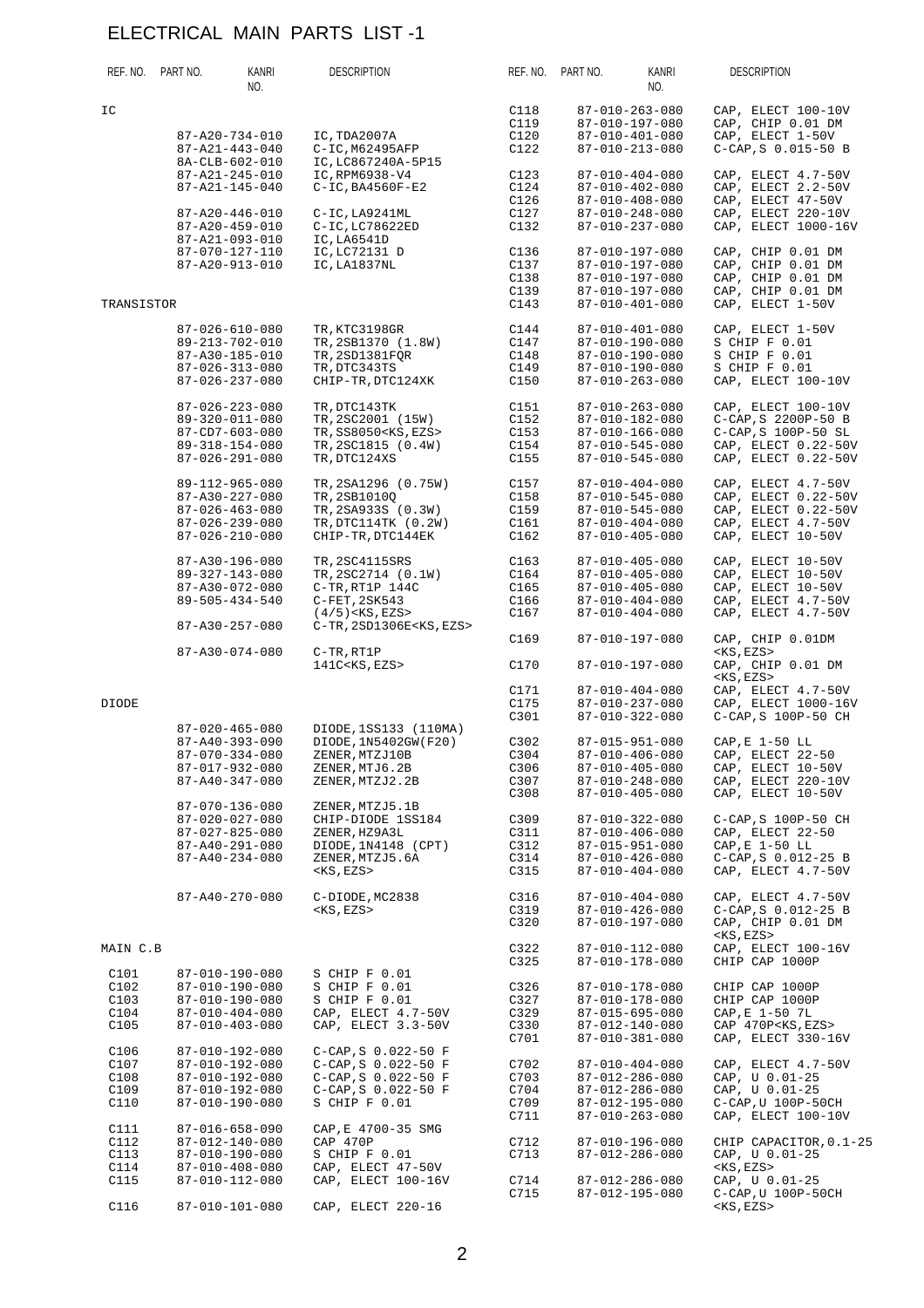|                               | REF. NO. PART NO.                                | KANRI<br>NO. | <b>DESCRIPTION</b>                                        | REF. NO. PART NO.                                                 |                            | KANRI<br>NO.                                     | <b>DESCRIPTION</b>                |                                 |
|-------------------------------|--------------------------------------------------|--------------|-----------------------------------------------------------|-------------------------------------------------------------------|----------------------------|--------------------------------------------------|-----------------------------------|---------------------------------|
| 1                             | 8A-HC7-007-010                                   |              | WINDOW, CD                                                |                                                                   |                            |                                                  |                                   |                                 |
| $\overline{a}$<br>3           | 8A-HC7-005-010<br>8A-HC7-040-010                 |              | WINDOW, DISPLAY<br>LID ASSY, CD311 <lhb, lhs=""></lhb,>   | C785<br>C785                                                      |                            | $87 - 010 - 401 - 080$<br>$87 - 010 - 405 - 080$ | CAP, ELECT 10-                    | CAP, ELECT 1-50V <lhs></lhs>    |
| 3<br>4                        | 8A-HC7-037-010<br>85-HC6-205-110                 |              | LID ASSY, CD 311(LL) <lhll><br/>SHAFT, LID(300) HK</lhll> | 50V <ks, ezs=""><br/>C786<br/>C786</ks,>                          |                            | $87 - 010 - 401 - 080$<br>$87 - 010 - 405 - 080$ | CAP, ELECT 10-                    | CAP, ELECT 1-50V <lhs></lhs>    |
| 5<br>6                        | 8A-HC7-204-010<br>8A-HC7-018-010                 |              | SPR-T, OPEN<br>LEVER, OPEN                                | 50V <ks, ezs=""><br/>C787<br/><math>F&lt;</math>KS, EZS&gt;</ks,> |                            | 87-012-287-080                                   | $C-CAP, U 0.015-25$               |                                 |
| 7<br>7                        | 8A-HC7-015-010<br>8A-HC7-035-010                 | CABI         | ASSY, CENTER <lhb, lhs=""><br/>CABI ASSY, CENTER</lhb,>   | C788<br>$F < KS$ , $EZS$                                          |                            | 87-012-287-080                                   | $C-CAP, U 0.015-25$               |                                 |
|                               |                                                  |              | $(LL)$ < $LHL$                                            | C789                                                              |                            | 87-012-275-080                                   |                                   | C-CAP, U 1200P-50 B             |
| 8                             | 8Z-HC1-225-010                                   |              | DMPR, MECHA(SP)                                           | C789                                                              |                            | 87-012-275-080                                   |                                   | C-CAP, U 1200P-50 B             |
|                               |                                                  |              |                                                           | C790                                                              |                            | $87 - 012 - 275 - 080$                           |                                   | C-CAP, U 1200P-50 B             |
| 9<br>10                       | 8A-HC7-201-010<br>8Z-HC7-205-010                 | GUIDE, LCD   | $BAT-CONTACT$ , $(-)$                                     | C791                                                              |                            | $87 - 010 - 405 - 080$                           |                                   | CAP, ELECT 10-50V               |
| 11<br>12                      | 8A-HC7-202-010<br>87-HC8-205-010                 |              | $BAT-CONTACT$ , $(+)$<br>$BAT-CONTACT$ , $(+)$ $(-)$      | C793<br>B <ks, ezs=""></ks,>                                      |                            | $87 - 012 - 275 - 080$                           | C-CAP, U 1200P-50                 |                                 |
| 13                            | 8A-HC7-012-010                                   |              | KNOB, SL HOLD                                             | C793<br>B <lhs></lhs>                                             |                            | 87-012-273-080                                   | $C-CAP$ , $U$ 820P-50             |                                 |
| 14                            | 8A-HC7-016-010                                   |              | CABI ASSY, BOTTOM                                         | C794                                                              |                            | $87 - 010 - 406 - 080$                           | CAP, ELECT 22-50                  |                                 |
|                               |                                                  |              | <lhb, lhs=""></lhb,>                                      | C795                                                              |                            | 87-010-596-080                                   | CAP, S 0.047-16                   |                                 |
| 14                            | 8A-HC7-036-010                                   |              | CABI ASSY, BOTTOM<br>$(LL)$ < $LHL$                       | C796                                                              |                            | $87 - 010 - 403 - 080$                           |                                   | CAP, ELECT 3.3-50V              |
|                               | 15 88-HC6-021-010                                |              | FOOT, DIA10                                               | C797                                                              |                            | 87-012-276-080                                   |                                   | CAP, CHIP SS 1500 PBK           |
|                               | A 87-067-869-010                                 |              | $V+1.7-8$ HL BLK                                          | C798                                                              |                            | 87-012-276-080                                   |                                   | CAP, CHIP SS 1500 PBK           |
| B                             | 87-067-868-010                                   |              | $V+1.7-4$ HL BLK                                          | C799<br>C803                                                      |                            | $87 - 010 - 829 - 080$<br>$87 - 018 - 047 - 080$ | CAP, U 0.047-16<br>CAP, CER 0.01- |                                 |
| C715                          | 87-012-195-080                                   |              | $C-CAP$ , $U$ $100P-$                                     | 16V <ks, ezs=""></ks,>                                            |                            |                                                  |                                   |                                 |
|                               | 50CH <ks, ezs=""></ks,>                          |              |                                                           | C812                                                              |                            | 87-012-286-080                                   | CAP, U 0.01-25                    |                                 |
| C717<br>C719                  | $87 - 012 - 286 - 080$<br>87-012-286-080         |              | CAP, U 0.01-25<br>CAP, U 0.01-25                          | C814<br>25 <ks, ezs=""></ks,>                                     |                            | 87-012-286-080                                   | CAP, U 0.01-                      |                                 |
| C720                          | 87-012-195-080                                   |              | C-CAP, U 100P-50CH                                        | C820                                                              |                            | $87 - 010 - 260 - 080$                           |                                   | CAP, ELECT 47-25V               |
| C721                          | 87-012-176-080                                   |              | CAP 15P                                                   | C821                                                              |                            | 87-012-286-080                                   | CAP, U 0.01-25                    |                                 |
| C722                          | 87-012-176-080                                   |              | CAP 15P                                                   | C822                                                              |                            | 87-012-286-080                                   | CAP, U 0.01-25                    |                                 |
| C723                          | $87 - 012 - 274 - 080$                           |              | CHIP CAP, U 1000P-50B                                     | C823                                                              |                            | 87-012-286-080                                   | CAP, U 0.01-25                    |                                 |
| C725<br>C727                  | 87-018-131-080<br>87-010-196-080                 |              | CAP, CER 1000P-50V<br>CHIP CAPACITOR, 0.1-25              | C824<br>CH <ks, ezs=""></ks,>                                     |                            | 87-012-172-080                                   |                                   | CAPACITOR CHIP U 10P            |
| C728                          | $87 - 010 - 248 - 080$                           |              | CAP, ELECT 220-10V                                        | C828                                                              |                            | 87-010-196-080                                   |                                   | CHIP CAPACITOR, 0.1-25          |
| C729                          | $87 - 012 - 274 - 080$                           |              | CHIP CAP, U 1000P-50B                                     | C829<br>C909                                                      |                            | 87-010-196-080<br>87-012-286-080                 | CAP, U 0.01-                      | CHIP CAPACITOR, 0.1-25          |
| C731<br>C752                  | $87 - 012 - 286 - 080$<br>$87 - 012 - 284 - 080$ |              | CAP, U 0.01-25<br>CAP, U 6800P-                           | 25 <ks, ezs=""><br/>C910</ks,>                                    |                            | 87-012-286-080                                   | CAP, U 0.01-                      |                                 |
| 50 <ks, ezs=""></ks,>         |                                                  |              |                                                           | 25 <ks, ezs=""></ks,>                                             |                            |                                                  |                                   |                                 |
| C753                          | 87-012-195-080<br>50CH <ks, ezs=""></ks,>        |              | $C-CAP$ , $U$ 100P-                                       | C940                                                              |                            | 87-012-286-080                                   | CAP, U 0.01-                      |                                 |
| C755                          | $87 - 012 - 286 - 080$                           |              | CAP, U 0.01-                                              | 25 <ks, ezs=""></ks,>                                             |                            |                                                  |                                   |                                 |
| 25 <ks, ezs=""></ks,>         |                                                  |              |                                                           | C942                                                              |                            | 87-012-172-080                                   |                                   | CAPACITOR CHIP U 10P            |
| C756                          | $87 - 012 - 286 - 080$                           |              | CAP, U 0.01-25                                            | CH <ks, ezs=""><br/>C947</ks,>                                    |                            | 87-012-286-080                                   | CAP, U 0.01-                      |                                 |
| C757                          | 87-012-188-080                                   |              | $C-CAP$ , $U$ 47P-50 $CH$                                 | 25 <ks, ezs=""></ks,>                                             |                            |                                                  |                                   |                                 |
| C758<br>C761                  | 87-012-167-080<br>87-010-196-080                 |              | C-CAP, U 5P-50 CH<br>CHIP CAPACITOR, 0.1-                 | C949<br>CH <ks, ezs=""></ks,>                                     |                            | 87-A10-039-080                                   |                                   | C-CAP, U 470P-50 J              |
| 25 <ks, ezs=""></ks,>         |                                                  |              |                                                           | C952                                                              |                            | 87-012-286-080                                   | CAP, U 0.01-                      |                                 |
| C762<br>25 <ks, ezs=""></ks,> | $87 - 012 - 286 - 080$                           |              | CAP, U 0.01-                                              | 25 <ks, ezs=""></ks,>                                             |                            |                                                  |                                   |                                 |
| C763                          | $87 - 010 - 829 - 080$                           |              | CAP, U 0.047-16                                           | C958<br>DM <ks, ezs=""></ks,>                                     |                            | 87-010-197-080                                   | CAP, CHIP 0.01                    |                                 |
| C764<br>CH <lihs></lihs>      | $87 - 012 - 337 - 080$                           |              | C-CAP, U 56P-50                                           | C959<br>C960                                                      |                            | 87-010-831-080<br>87-010-196-080                 | $C-CAP, U, 0.1-16F$               | CHIP CAPACITOR, 0.1-25          |
| C765                          | 87-012-286-080                                   |              | CAP, U 0.01-25                                            | C961                                                              |                            | 87-012-170-080                                   |                                   | C-CAP, U 8P-50 CH <lhs></lhs>   |
| C766<br>DM <ks, ezs=""></ks,> | 87-010-197-080                                   |              | CAP, CHIP 0.01                                            | C962<br>50V <ks, ezs=""></ks,>                                    |                            | 87-010-401-080                                   | CAP, ELECT 1-                     |                                 |
| C768                          | 87-012-286-080                                   |              | CAP, U 0.01-25                                            |                                                                   |                            |                                                  |                                   |                                 |
| C769                          | $87 - 010 - 260 - 080$                           |              | CAP, ELECT 47-25V                                         | C963<br>25 <lhs></lhs>                                            |                            | 87-010-196-080                                   |                                   | CHIP CAPACITOR, 0.1-            |
| C770                          | 87-010-829-080                                   |              | CAP, U 0.047-16                                           | CF801                                                             |                            | 87-008-423-010                                   | CERAMIC FILTER,                   |                                 |
| C771<br>C772                  | $87 - 010 - 383 - 080$<br>87-010-829-080         |              | CAP, ELECT 33-25V<br>CAP, U 0.047-16                      | CF801                                                             | SFE10.7 <ks, ezs=""></ks,> | $87 - 008 - 261 - 010$                           |                                   | FILTER, SFE10.7MA5-             |
| C773                          | 87-010-196-080                                   |              | CHIP CAPACITOR, 0.1-25                                    | A <lhs></lhs>                                                     |                            |                                                  |                                   |                                 |
| C774                          | $87 - 010 - 263 - 080$                           |              | CAP, ELECT 100-10V                                        | CF802                                                             |                            | 82-785-747-010                                   |                                   | CF MS2 GHY R <ks, ezs=""></ks,> |
| C775                          | $87 - 010 - 404 - 080$                           |              | CAP, ELECT 4.7-50V                                        | CF802<br>A <lhs></lhs>                                            |                            | $87 - 008 - 261 - 010$                           |                                   | FILTER, SFE10.7MA5-             |
| C776                          | 87-012-286-080                                   |              | CAP, U 0.01-25                                            |                                                                   |                            |                                                  |                                   |                                 |
| C777                          | $87 - 010 - 400 - 080$                           |              | CAP, ELECT 0.47-50V                                       | CN301                                                             |                            | $87 - 009 - 036 - 010$                           |                                   | CONNECTOR, 8P PH V              |
| C778                          | $87 - 010 - 401 - 080$                           |              | CAP, ELECT 1-50V                                          | WHT                                                               |                            |                                                  |                                   |                                 |
| C779                          | $87 - 010 - 401 - 080$                           |              | CAP, ELECT 1-50V                                          | !F101<br>!FC1                                                     |                            | 87-A91-217-010<br>$87 - 033 - 213 - 080$         | CLAMP, FUSE                       | FUSE, 3.15A 250V T 50T          |
| C780                          | 87-010-196-080                                   |              | CHIP CAPACITOR, 0.1-25                                    | !FC2                                                              |                            | $87 - 033 - 213 - 080$                           | CLAMP, FUSE                       |                                 |
| C781                          | $87 - 010 - 405 - 080$                           |              | CAP, ELECT 10-50V                                         | <b>FFE801</b>                                                     |                            | A8-6ZA-19C-170                                   |                                   | 6ZA-1 YFEENC <ks, ezs=""></ks,> |
| C782<br>C783                  | $87 - 010 - 405 - 080$<br>87-012-286-080         |              | CAP, ELECT 10-50V<br>CAP, U 0.01-25                       | FFE801                                                            |                            | A8-8ZA-193-070                                   |                                   | 8ZA-1 YFEUNC <lhs></lhs>        |
| C784                          | 87-012-286-080                                   |              | CAP, U 0.01-25                                            | J101                                                              |                            | $87 - A60 - 354 - 010$                           |                                   | JACK, PIN 2P MSP -              |
|                               |                                                  |              |                                                           |                                                                   |                            |                                                  |                                   |                                 |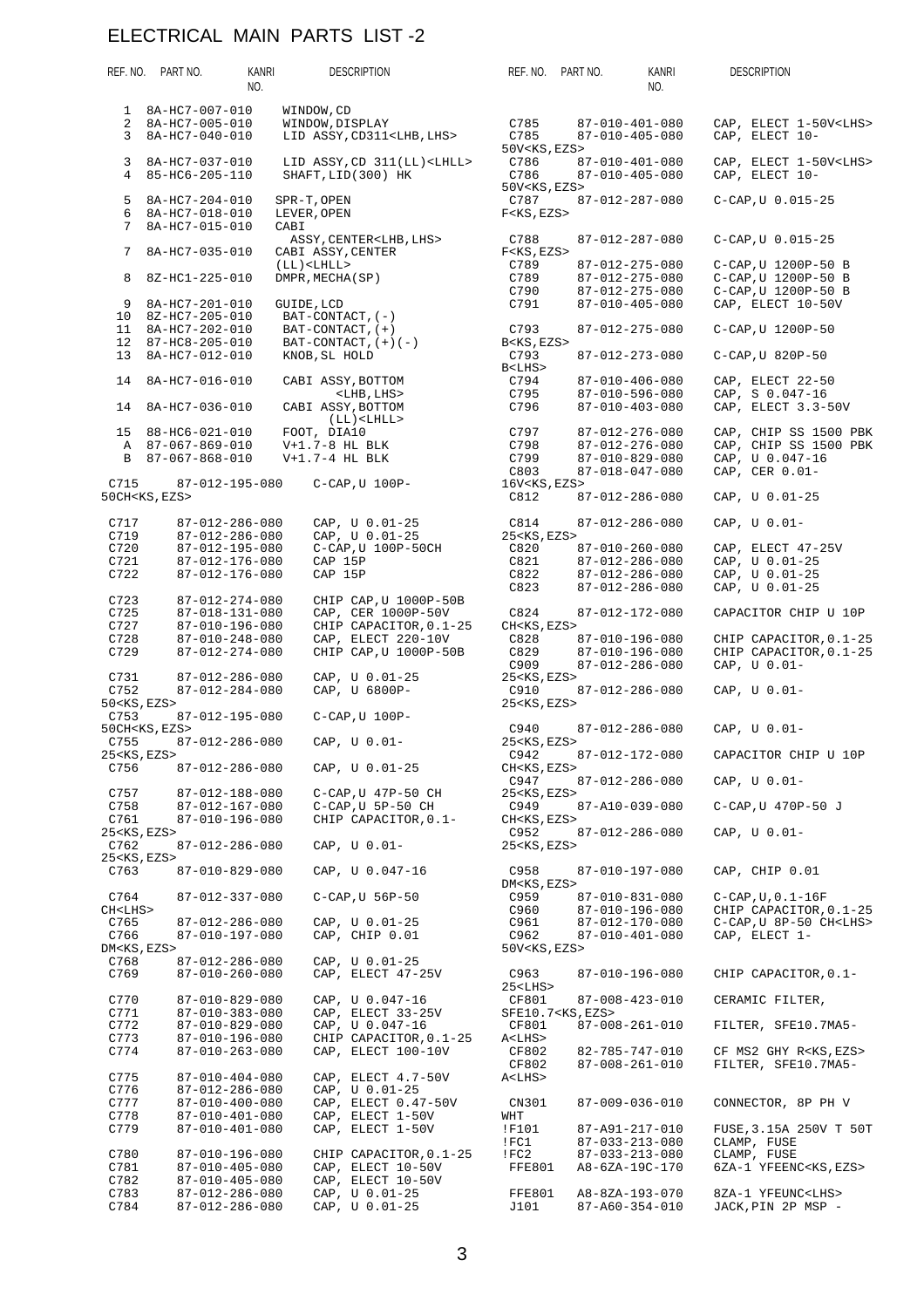| REF. NO.                 | PART NO.                         | KANRI<br>NO.                                     | <b>DESCRIPTION</b>                              | REF. NO.         | PART NO. | KANRI<br>NO.                                     | <b>DESCRIPTION</b>                           |
|--------------------------|----------------------------------|--------------------------------------------------|-------------------------------------------------|------------------|----------|--------------------------------------------------|----------------------------------------------|
| 1                        | 87-B30-285-010                   |                                                  | AC ADAPTOR, AC-D603HRNC                         | X202             |          | 87-A70-185-080                                   | VIB, CER 5.76MHZ TF21                        |
| 2<br>3                   | 87-B30-326-010<br>8A-HC7-914-010 |                                                  | HEADPHONE, HP-M048<br>IB, LH(3L)C F             | CD C.B           |          |                                                  |                                              |
| $\overline{4}$           | 87-A90-312-010                   |                                                  | PLUG, CONVERSION<br>WTN-1157R1                  | C500             |          | $87 - 016 - 459 - 040$                           | CAP, E 470-10 SMG                            |
| $242V - 05$              |                                  |                                                  |                                                 | C502             |          | $87 - 016 - 459 - 040$                           | CAP, E 470-10 SMG                            |
| J102                     |                                  | 87-A60-754-010                                   | TERMINAL, SPK 4P MSP-                           | C503             |          | $87 - 016 - 459 - 040$                           | CAP, E 470-10 SMG                            |
| $154V - 05$              |                                  |                                                  |                                                 | C505             |          | 87-010-196-080                                   | CHIP CAPACITOR, 0.1-25                       |
| J103<br>J104             |                                  | 87-A60-420-010<br>$87 - 099 - 608 - 010$         | JACK, 3.5 ST (MSC)<br>JACK, DC                  | C507             |          | 87-010-196-080                                   | CHIP CAPACITOR, 0.1-25                       |
|                          | HEC3800 <ks, ezs=""></ks,>       |                                                  |                                                 | C510             |          | 87-010-197-080                                   | CAP, CHIP 0.01 DM                            |
|                          |                                  |                                                  |                                                 | C513             |          | 87-010-196-080                                   | CHIP CAPACITOR, 0.1-25                       |
| J801                     |                                  | $87 - A60 - 202 - 010$                           | TERMINAL, ANT 4P MSP-                           | C514             |          | 87-010-196-080                                   | CHIP CAPACITOR, 0.1-25                       |
| 154V-02 <lhs></lhs>      |                                  |                                                  |                                                 | C515             |          | 87-012-157-080                                   | C-CAP, S 330P-50 CH                          |
| J801                     | $MSP-313V-0<$ KS, EZS>           | 87-A60-880-010                                   | TERMINAL, ANT-PAL 2P                            | C516             |          | 87-010-545-080                                   | CAP, ELECT 0.22-50V                          |
| L101                     |                                  | $87 - 005 - 366 - 010$                           | COIL, 1UH                                       | C525             |          | 87-010-176-080                                   | C-CAP, S 680P-50 SL                          |
| L102                     |                                  | $87 - 005 - 366 - 010$                           | COIL, 1UH                                       | C528             |          | 87-012-156-080                                   | C-CAP, S 220P-50 CH                          |
| L104                     |                                  | $87 - 005 - 676 - 080$                           | COIL, 2.2UH K LF5.0S                            | C529             |          | 87-010-545-080                                   | CAP, ELECT 0.22-50V                          |
| L301                     |                                  | $88 - CL6 - 609 - 010$                           | COIL, BIAS 8CL6                                 | C530<br>C531     |          | 87-012-140-080<br>87-010-374-080                 | CAP 470P<br>CAP, ELECT 47-10V                |
| L771                     |                                  | $87 - A50 - 266 - 010$                           | COIL, FM DET-2N(TOK)                            |                  |          |                                                  |                                              |
| L772                     |                                  | 87-A90-733-010                                   | FLTR, PCFAZH-450 (TOK)                          | C532             |          | 87-010-401-080                                   | CAP, ELECT 1-50V                             |
| L781                     |                                  | 87-005-847-080                                   |                                                 | C533             |          | $87 - 010 - 184 - 080$                           | CHIP CAPACITOR                               |
| L832                     | COIL, 2.2UH (CECS) < KS, EZS >   | 87-005-847-080                                   |                                                 | 3300P(K)<br>C534 |          | 87-010-197-080                                   | CAP, CHIP 0.01 DM                            |
|                          | COIL, 2.2UH (CECS) < KS, EZS >   |                                                  |                                                 | C535             |          | 87-010-145-080                                   | $C-CAP$ , S $1P-50$ CH                       |
|                          |                                  |                                                  |                                                 | C536             |          | 87-010-312-080                                   | C-CAP, S 15P-50 CH                           |
| L941                     |                                  | 87-A50-020-010                                   | COIL, ANT                                       |                  |          |                                                  |                                              |
| L942                     | $LW(COI) < KS$ , $EZS$           | 87-A50-019-010                                   | COIL, OSC                                       | C537<br>C538     |          | $87 - 010 - 309 - 080$<br>87-010-196-080         | C-CAP, 1000P-50 CH<br>CHIP CAPACITOR, 0.1-25 |
|                          | $LW(COI) < KS$ , $EZS$           |                                                  |                                                 | C539             |          | $87 - 010 - 404 - 080$                           | CAP, ELECT 4.7-50V                           |
| L981                     |                                  | $87 - NF4 - 650 - 010$                           | COIL, AM PACK                                   | C540             |          | 87-010-196-080                                   | CHIP CAPACITOR, 0.1-25                       |
| $4N(TOK)$ < LHS >        |                                  |                                                  |                                                 | C541             |          | $87 - 010 - 405 - 080$                           | CAP, ELECT 10-50V                            |
| PR100<br>PR101           |                                  | 87-A90-091-080<br>$87 - 026 - 689 - 080$         | PROTECTOR, 2A 491<br>PROTECTOR, 1A 60V 491      | C542             |          | 87-010-369-080                                   | $C-CAP$ , $S$ 0.033-25 K B                   |
|                          |                                  |                                                  |                                                 | C543             |          | $87 - 010 - 405 - 080$                           | CAP, ELECT 10-50V                            |
| TC942                    |                                  | 87-011-164-010                                   | CAPACITOR, TRIMMER                              | C545             |          | 87-010-197-080                                   | CAP, CHIP 0.01 DM                            |
| 30P <ks, ezs=""></ks,>   |                                  |                                                  |                                                 | C546             |          | 87-010-374-080                                   | CAP, ELECT 47-10V                            |
| WH101<br>X721            |                                  | $87 - 099 - 043 - 010$<br>87-A70-061-010         | CONN 2P EH<br>VIB, XTAL 4.500MHZ                | C547             |          | $87 - 010 - 263 - 080$                           | CAP, ELECT 100-10V                           |
| $CSA-309$                |                                  |                                                  |                                                 | C548             |          | $87 - 010 - 263 - 080$                           | CAP, ELECT 100-10V                           |
|                          |                                  |                                                  |                                                 | C549             |          | 87-010-198-080                                   | CAP, CHIP 0.022                              |
|                          |                                  |                                                  |                                                 | C550             |          | 87-010-248-080                                   | CAP, ELECT 220-10V                           |
| FRONT C.B                |                                  |                                                  |                                                 | C551<br>C552     |          | 87-010-178-080<br>87-010-197-080                 | CHIP CAP 1000P<br>CAP, CHIP 0.01 DM          |
| C201                     |                                  | $87 - 010 - 375 - 080$                           | CAP, E 330-10 SME                               |                  |          |                                                  |                                              |
| C <sub>202</sub>         |                                  | $87 - 012 - 350 - 080$                           | $C-CAP, 1-25 F$                                 | C553             |          | 87-010-374-080                                   | CAP, ELECT 47-10V                            |
| C203<br>C <sub>205</sub> |                                  | 87-010-197-080<br>87-010-178-080                 | CAP, CHIP 0.01 DM<br>CHIP CAP 1000P             | C555<br>C556     |          | 87-010-403-080<br>87-010-197-080                 | CAP, ELECT 3.3-50V<br>CAP, CHIP 0.01 DM      |
| C <sub>208</sub>         |                                  | 87-010-197-080                                   | CAP, CHIP 0.01 DM                               | C557             |          | 87-010-197-080                                   | CAP, CHIP 0.01 DM                            |
|                          |                                  |                                                  |                                                 | C558             |          | 87-010-197-080                                   | CAP, CHIP 0.01 DM                            |
| C <sub>209</sub>         |                                  | $87 - 010 - 196 - 080$                           | CHIP CAPACITOR, 0.1-25                          |                  |          |                                                  |                                              |
| C210<br>C211             |                                  | 87-010-196-080<br>87-010-314-080                 | CHIP CAPACITOR, 0.1-25<br>$C-CAP$ , S $22P-50V$ | C559<br>C560     |          | $87 - 010 - 315 - 080$<br>$87 - 010 - 263 - 080$ | C-CAP, S 27P-50 CH<br>CAP, ELECT 100-10V     |
| C212                     |                                  | 87-010-318-080                                   | C-CAP, S 47P-50 CH                              | C561             |          | 87-010-196-080                                   | CHIP CAPACITOR, 0.1-25                       |
| C213                     |                                  | $87 - 010 - 154 - 080$                           | CAP CHIP 10P                                    | C562             |          | 87-010-196-080                                   | CHIP CAPACITOR, 0.1-25                       |
|                          |                                  |                                                  |                                                 | C563             |          | 87-012-156-080                                   | C-CAP, S 220P-50 CH                          |
| C214<br>C <sub>215</sub> |                                  | 87-012-149-080<br>87-010-312-080                 | C-CAP, S 30P-50 CH<br>C-CAP, S 15P-50 CH        | C565             |          | $87 - 010 - 263 - 080$                           | CAP, ELECT 100-10V                           |
| C216                     |                                  | 87-010-400-080                                   | CAP, ELECT 0.47-50V                             | C566             |          | 87-010-196-080                                   | CHIP CAPACITOR, 0.1-25                       |
| C217                     |                                  | 87-010-196-080                                   | CHIP CAPACITOR, 0.1-25                          | C568             |          | 87-010-197-080                                   | CAP, CHIP 0.01 DM                            |
| CN201                    |                                  | $87 - 099 - 720 - 010$                           | $CONN, 30P$ TYK-B(P)                            | C570             |          | 87-010-197-080                                   | CAP, CHIP 0.01 DM                            |
| CN202                    |                                  | $87 - A60 - 404 - 010$                           | CONN, 3P TKX-P03P-F1                            | C571             |          | $87 - 010 - 248 - 080$                           | CAP, ELECT 220-10V                           |
| L206                     |                                  | $87 - 003 - 098 - 080$                           | COIL, 2.2UH                                     | C572             |          | 87-010-196-080                                   | CHIP CAPACITOR, 0.1-25                       |
| LCD201                   |                                  | 8Z-CL8-665-110                                   | $LCD, ZCL-8$                                    | C573             |          | 87-010-197-080                                   | CAP, CHIP 0.01 DM                            |
| S200                     |                                  | 87-A90-095-080                                   | SW, TACT EVO11G04M                              | C578             |          | 87-010-197-080                                   | CAP, CHIP 0.01 DM                            |
| S201                     |                                  | 87-A90-095-080                                   | SW, TACT EVQ11G04M                              | C579<br>C582     |          | $87 - 010 - 263 - 080$<br>87-010-197-080         | CAP, ELECT 100-10V<br>CAP, CHIP 0.01 DM      |
| S202                     |                                  | 87-A90-095-080                                   | SW, TACT EVO11G04M                              |                  |          |                                                  |                                              |
| S203                     |                                  | 87-A90-095-080                                   | SW, TACT EVQ11G04M                              | C583             |          | $87 - 010 - 405 - 080$                           | CAP, ELECT 10-50V                            |
| S205                     |                                  | 87-A90-095-080                                   | SW, TACT EVO11G04M                              | C587             |          | 87-010-166-080                                   | C-CAP, S 100P-50 SL                          |
| S207<br>S208             |                                  | 87-A90-095-080<br>87-A90-095-080                 | SW, TACT EVO11G04M<br>SW, TACT EVQ11G04M        | C589<br>C590     |          | 87-010-166-080<br>87-010-166-080                 | C-CAP, S 100P-50 SL<br>C-CAP, S 100P-50 SL   |
|                          |                                  |                                                  |                                                 | C591             |          | 87-010-166-080                                   | C-CAP, S 100P-50 SL                          |
| S213                     |                                  | 87-A90-095-080                                   | SW, TACT EVQ11G04M                              |                  |          |                                                  |                                              |
| S214                     |                                  | 87-A90-095-080                                   | SW, TACT EVQ11G04M                              | C592             |          | 87-010-166-080                                   | C-CAP, S 100P-50 SL                          |
| S216<br>S217             |                                  | 87-A90-095-080<br>87-A90-095-080                 | SW, TACT EVO11G04M<br>SW, TACT EVQ11G04M        | C593<br>C594     |          | 87-010-197-080<br>$87 - 010 - 263 - 080$         | CAP, CHIP 0.01 DM<br>CAP, ELECT 100-10V      |
| S218                     |                                  | 87-A90-095-080                                   | SW, TACT EVQ11G04M                              | C596             |          | $87 - 010 - 404 - 080$                           | CAP, ELECT 4.7-50V                           |
|                          |                                  |                                                  |                                                 | C597             |          | 87-010-197-080                                   | CAP, CHIP 0.01 DM                            |
| S220                     |                                  | 87-A90-095-080                                   | SW, TACT EVQ11G04M                              |                  |          |                                                  |                                              |
| SW301<br>X201            |                                  | $8Z - CL8 - 668 - 010$<br>$87 - 030 - 364 - 010$ | SW, RP ZCL8<br>VIB, XTAL 32.768K CT             | C598<br>C601     |          | 87-010-197-080<br>87-010-197-080                 | CAP, CHIP 0.01 DM<br>CAP, CHIP 0.01 DM       |
|                          |                                  |                                                  |                                                 |                  |          |                                                  |                                              |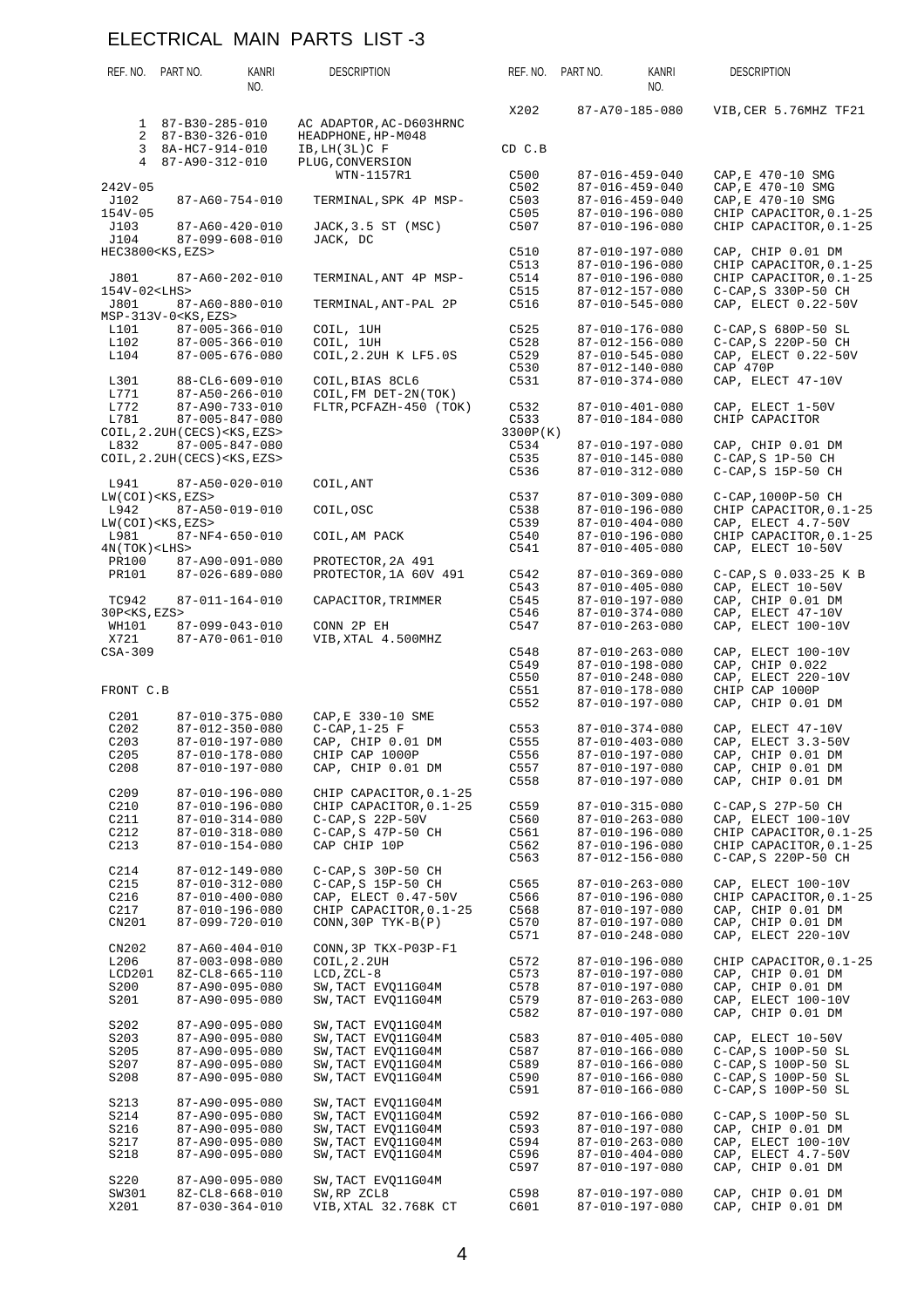| REF. NO. | PART NO. | KANRI<br>NO.           | <b>DESCRIPTION</b>   | REF. NO.  | PART NO. | KANRI<br>NO.           | <b>DESCRIPTION</b> |
|----------|----------|------------------------|----------------------|-----------|----------|------------------------|--------------------|
| CN501    |          | $87 - 009 - 345 - 010$ | CONN, 2P PH H        | D947      |          | 87-A40-365-080         | LED, L-1154 SGD    |
| CN510    |          | 87-009-034-010         | CONN, 6P PH V        | D948      |          | 87-A40-365-080         | LED, L-1154 SGD    |
| CN520    |          | 87-A60-248-010         | CONN, 16P H CFF1416  | D949      |          | $87 - A40 - 365 - 080$ | LED, L-1154 SGD    |
| L501     |          | 87-005-647-080         | COIL, 10UH K LF5S    |           |          |                        |                    |
| L502     |          | $87 - 005 - 659 - 080$ | COIL, 100UH K LF5.0S | AC C.B    |          |                        |                    |
| R503     |          | $87 - 029 - 019 - 010$ | RES, FUSEIBLE        |           |          |                        |                    |
|          |          |                        | $1/2W-2.2$           | CNA101    |          | 8A-CLA-630-010         | CONN ASSY, 2P PT   |
| SFR501   |          | 87-A90-787-080         | SFR, 100K H HOKU     | SW1       |          | 87-A90-178-010         | SW $SL1-1-2$       |
| X501     |          | 87-A70-046-010         | VIB, XTAL 16.934MHZ  | T1        |          | 87-A60-317-010         | TERMINAL, 1P MSC   |
|          |          |                        |                      | T2        |          | 87-A60-317-010         | TERMINAL, 1P MSC   |
| LED C.B  |          |                        |                      |           |          |                        |                    |
|          |          |                        |                      | MOTOR C.B |          |                        |                    |
| D941     |          | $87 - A40 - 365 - 080$ | LED, L-1154 SGD      |           |          |                        |                    |
| D942     |          | $87 - A40 - 365 - 080$ | $LED.L-1154$ SGD     | М2        |          | $9X-262-576-910$       | MOTOR GEAR ASSY    |
| D943     |          | $87 - A40 - 365 - 080$ | $LED, L-1154$ SGD    | PIN3      |          | 91-564-722-110         | CONNECTOR 6P       |
| D944     |          | $87 - A40 - 365 - 080$ | $LED, L-1154$ SGD    | SW1       |          | 91-572-085-120         | LEAF SW            |
| D945     |          | $87 - A40 - 365 - 080$ | LED, L-1154 SGD      |           |          |                        |                    |
| D946     |          | $87 - A40 - 365 - 080$ | LED, L-1154 SGD      |           |          |                        |                    |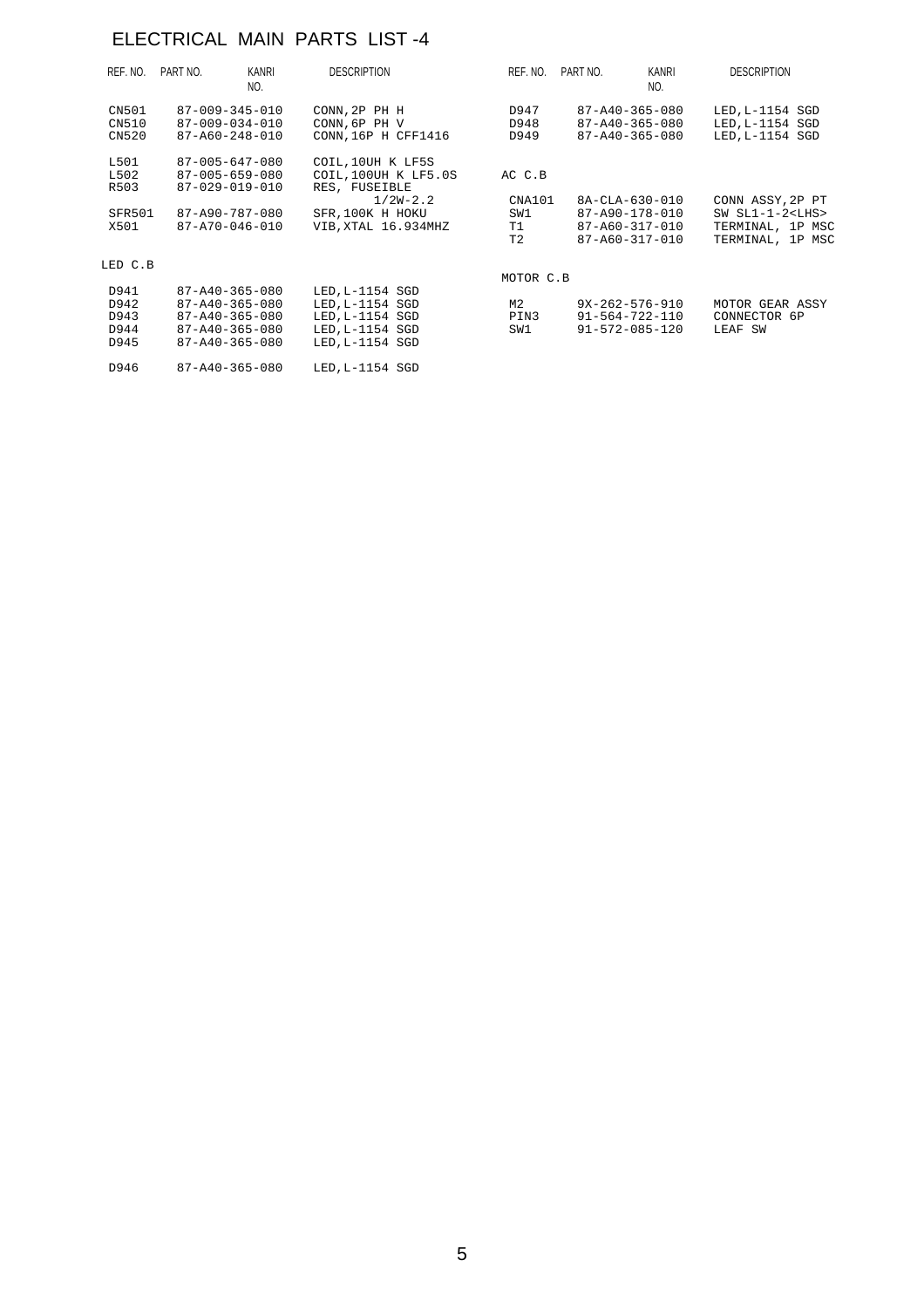#### MECHANICAL PARTS LIST - 1

|                  | REF. NO. PART NO.      | KANRI<br>NO. | <b>DESCRIPTION</b>                 |             | REF. NO. PART NO.  | KANRI<br>NO. | <b>DESCRIPTION</b>              |
|------------------|------------------------|--------------|------------------------------------|-------------|--------------------|--------------|---------------------------------|
|                  | 1 8A-CLB-007-010       |              | WINDOW, CASS                       |             | 27 8Z-CL8-201-010  |              | GUIDE, LCD                      |
| 2                | 8A-CLB-005-010         |              | LID, CASS                          | $\sqrt{N}$  | 28 87-A80-092-010  |              | AC CORD ASSY,                   |
| 3                | 8A-CLB-006-010         |              | BOX, CASS                          |             |                    |              | E BLK SUN FAI                   |
| $\overline{4}$   | 8Z-CL8-209-010         |              | SPR-T, CASS                        |             |                    |              |                                 |
| 5.               | 8A-CLB-004-010         |              | WINDOW, DISP <lhs, ks=""></lhs,>   | $\triangle$ | 29 8A-CLL-621-010  |              | PT, EZ ACL-L <ks, ezs=""></ks,> |
|                  |                        |              |                                    | $\wedge$    | 29 8A-CLL-620-010  |              | PT, H ACL-L <lhs></lhs>         |
| 6                | 87-B00-002-010         |              | BADGE, AIWA 30 ABS SIL             |             | 30 8Z-CDB-169-010  |              | PANEL, CD SANYO                 |
| 7                | $8Z - CL8 - 204 - 010$ |              | CUSH, FOOT                         |             | 31 8Z-CL8-206-010  |              | SPR-P, REC                      |
| 8                | 8A-CLM-002-010         |              | CABI, FRONT EX <lhs, ks=""></lhs,> |             | 32 8Z-CL8-214-010  |              | DMPR, HLDR BE                   |
| 8                | 8A-CLM-001-010         |              | CABI, FRONT EZ <ezs></ezs>         |             |                    |              |                                 |
| 9                | 8A-CLB-008-010         |              | KEY, CASS SET                      |             | 33 84-CD5-215-010  |              | GEAR                            |
|                  |                        |              |                                    |             | 34 84-CD5-216-010  |              | <b>BRACKET</b>                  |
| 10               | 8A-CLB-009-010         |              | KEY, CONT                          |             | 35 86-NFZ-231-010  |              | DMPR, 70                        |
| 11               | 8A-CLB-013-010         |              | KEY, RT PTY <ezs></ezs>            |             | 36 87-064-108-110  |              | HLDR, NC LUTCH                  |
| 12 <sup>12</sup> | 8A-CLB-012-010         |              | KEY, POWER                         |             | A 87-B10-239-010   |              | $OT2+3-8$ W/O CR                |
| 13 <sup>1</sup>  | 8A-CLB-010-010         |              | KEY, SKIP                          |             |                    |              |                                 |
| 14               | 8A-CLB-011-010         |              | KEY, P/S                           |             | B 8Z-CL8-220-010   |              | $W, 30-0856-01-01-01$           |
|                  |                        |              |                                    |             | $C$ 87-067-579-010 |              | TAPPING SCREW,                  |
|                  | 15 8Z-CDB-170-010      |              | BASE, CHUCK                        |             |                    |              | $BVT2+3-8$                      |
| 16               | 88-CD9-211-210         |              | RING, CHUCK                        |             | D 87-067-703-010   |              | TAPPING SCREW,                  |
|                  | 17 87-036-368-010      |              | MAGNET                             |             |                    |              | $BVT2+3-10$                     |
| 18               | 8A-CLB-002-010         |              | LID, CD                            |             | E 87-342-074-010   |              | $UT2+2.6-8$                     |
| 19               | 8Z-CL8-683-010         |              | CONN ASSY, 2P CD DOOR              |             | F 87-761-096-410   |              | VFT2+3-10 GLD                   |
|                  | 20 8Z-CL8-205-010      |              | SPR-T, CD                          |             | G 87-B10-230-010   |              | BVT2+3-10 W/O SLOT              |
| 21               | 8A-CLB-003-010         |              | CHAS, CD                           |             |                    |              | SILVER CR                       |
| 22               | $M8 - ZZK - E90 - 070$ |              | DA11T3C                            |             | H 87-571-033-410   |              | TAPPING SCREW,                  |
|                  | 23 88-CT6-206-010      |              | CUSHION, CD                        |             |                    |              | $VIT+2-4$                       |
|                  | 24 8Z-CL8-681-010      |              | CONN ASSY, 6P CD MOTOR             |             |                    |              |                                 |
|                  | 25 8A-CLB-028-010      |              | CABI, REAR EZ <ks, ezs=""></ks,>   |             |                    |              |                                 |
| 25               | 8A-CLB-037-010         |              | CABI, REAR H <lhs></lhs>           |             |                    |              |                                 |
| 26               | 8Z-CL8-682-010         |              | FF-CABLE, 16P 1.0                  |             |                    |              |                                 |
|                  |                        |              | 180MM                              |             |                    |              |                                 |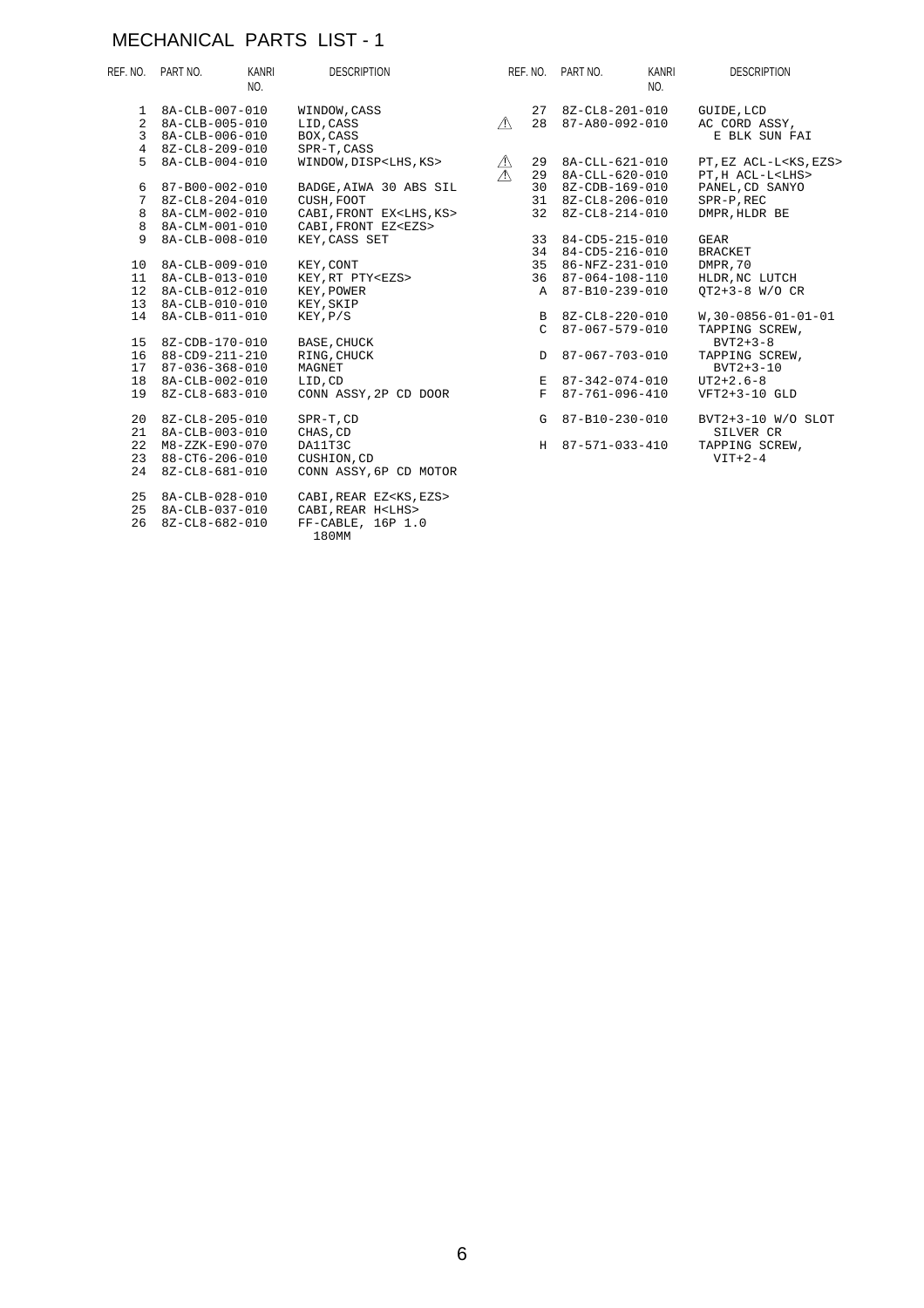#### ACCESSORIES LIST-1

| REF. NO.       | PART NO.               | KANRI<br>NO. | <b>DESCRIPTION</b>         | REF. NO. | PART NO.       | KANRI<br>NO. | <b>DESCRIPTION</b>         |
|----------------|------------------------|--------------|----------------------------|----------|----------------|--------------|----------------------------|
|                | 8A-CLM-906-010         |              | $IB$ , $EZ(9L)$ $B < EZS$  |          | 87-A90-118-010 |              | ANT, WIRE FM               |
|                | $8A - CLM - 905 - 010$ |              | $IB$ , $K(E)$ $B <$ $KS$ > |          |                |              | $(Z)$ < KS, EZS >          |
|                | $8A - CLM - 902 - 010$ |              | IB, LH(ESP) B <lhs></lhs>  |          | 87-A91-017-010 |              | PLUG, CONVERSION           |
| $\overline{2}$ | 87-A90-030-010         |              | ANT, LOOP AM-NC C          |          |                |              | JT-0476 <ks, ezs=""></ks,> |
|                | 87-043-115-010         |              | ANT. FEEDER FM <lhs></lhs> |          | 8A-CLB-961-010 |              | RC UNIT, RC-AAT11          |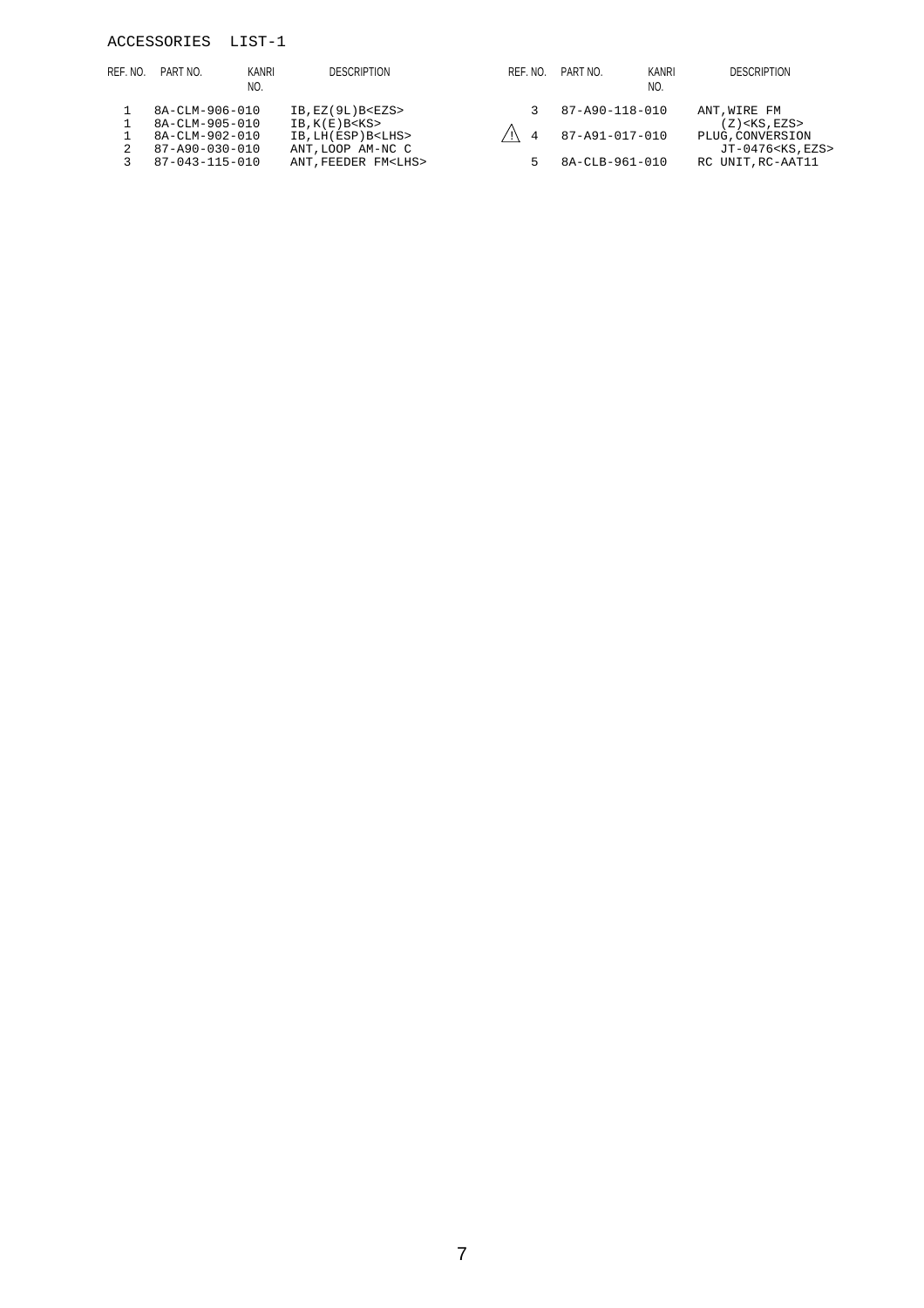# SPEAKER LIST-1

| REF. NO. | PART NO.         | <b>KANRI</b>   | <b>DESCRIPTION</b>        | REF. NO. | PART NO. | <b>KANRI</b> | <b>DESCRIPTION</b> |
|----------|------------------|----------------|---------------------------|----------|----------|--------------|--------------------|
|          |                  | NO.            |                           |          |          | NO.          |                    |
|          |                  | 8A-CLL-600-010 | SPKR, 40HM 5W ACL-L       |          |          |              |                    |
|          |                  | 8A-CLB-014-010 | CABI, FR SPKR             |          |          |              |                    |
|          | $8A-CLB-016-010$ |                | FRAME, SPKR               |          |          |              |                    |
|          | 8Z-CL7-107-010   |                | <b>BADGE, AIWA SILVER</b> |          |          |              |                    |
|          |                  | 8A-CLL-601-010 | CORDASSY, SPKR-BLK        |          |          |              |                    |
|          |                  |                | $ACL-L/M$                 |          |          |              |                    |